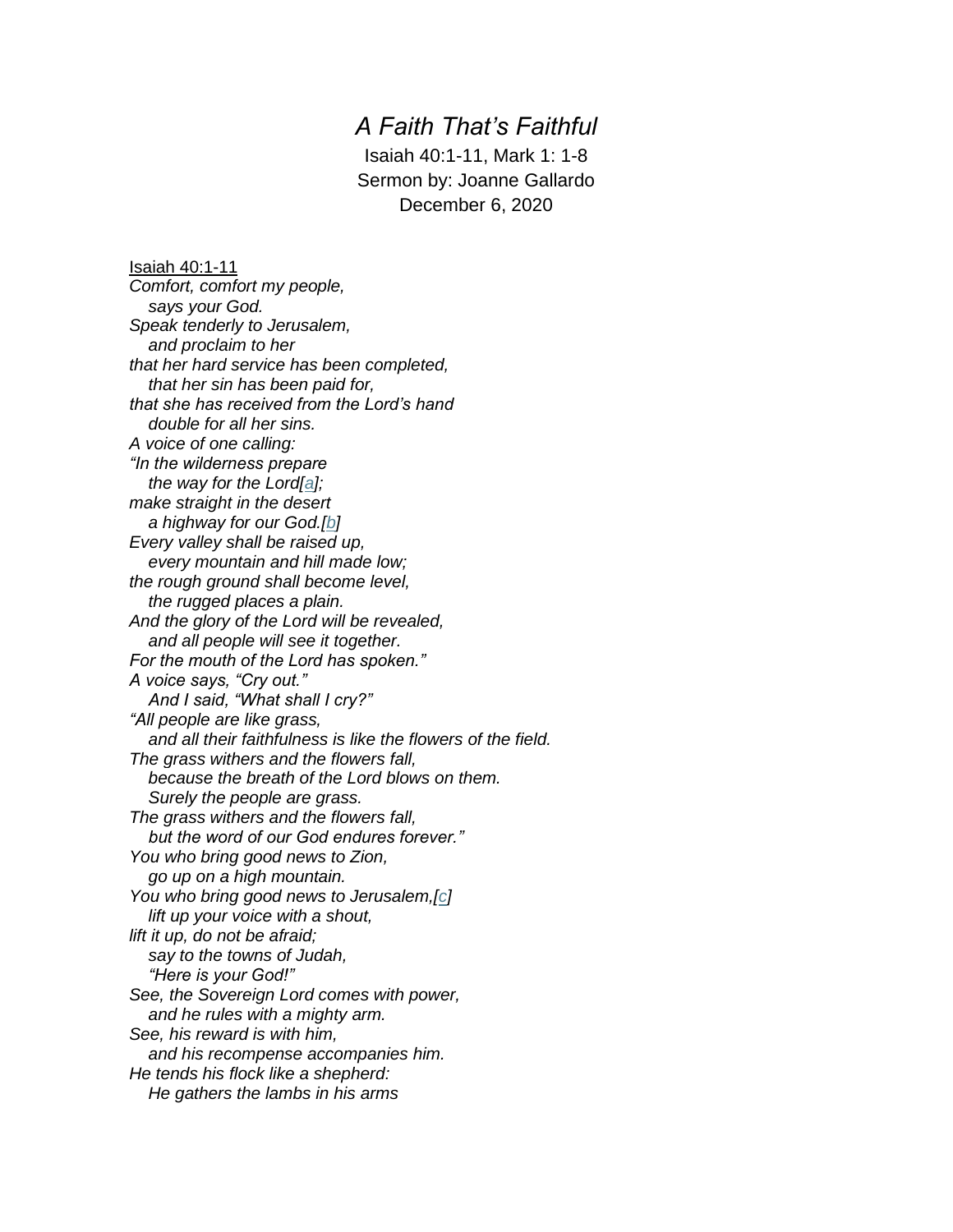*and carries them close to his heart; he gently leads those that have young.*

## Mark 1:1-8

*1 The beginning of the good news about Jesus the Messiah,[\[a\]](https://www.biblegateway.com/passage/?search=Mark%201:1-8&version=NIV#fen-NIV-24217a) the Son of God,[\[b\]](https://www.biblegateway.com/passage/?search=Mark%201:1-8&version=NIV#fen-NIV-24217b) 2 as it is written in Isaiah the prophet:*

*"I will send my messenger ahead of you, who will prepare your way"[\[c\]](https://www.biblegateway.com/passage/?search=Mark%201:1-8&version=NIV#fen-NIV-24218c)— "a voice of one calling in the wilderness, 'Prepare the way for the Lord, make straight paths for him.'"[\[d\]](https://www.biblegateway.com/passage/?search=Mark%201:1-8&version=NIV#fen-NIV-24219d)*

*4 And so John the Baptist appeared in the wilderness, preaching a baptism of repentance for the forgiveness of sins. 5 The whole Judean countryside and all the people of Jerusalem went out to him. Confessing their sins, they were baptized by him in the Jordan River. 6 John wore clothing made of camel's hair, with a leather belt around his waist, and he ate locusts and wild honey. 7 And this was his message: "After me comes the one more powerful than I, the straps of whose sandals I am not worthy to stoop down and untie. 8 I baptize you with[\[e\]](https://www.biblegateway.com/passage/?search=Mark%201:1-8&version=NIV#fen-NIV-24224e) water, but he will baptize you with[\[f\]](https://www.biblegateway.com/passage/?search=Mark%201:1-8&version=NIV#fen-NIV-24224f) the Holy Spirit."*

To start off here, I want to share our memory verse for this month, which is also the focal point of this sermon. It's Isaiah 40, verse 8.

*The grass withers and the flowers fall,*

*but the word of our God endures forever."*

I encourage you to "write this verse on your heart," as scripture says. Say it at the beginning and end of each day, I've heard some of you are saying it before dinner, write it down and put it on your bathroom mirror. Keep this verse close to you this month.

I'm going to share an unpopular opinion. People can be disappointing. I realize that this isn't the season to be saying that. We talk about people of goodwill, how we all make an extra effort to be kind at Christmas. That's true, and yet, people can be disappointing. That's a statement with absolutely no nuance, so I'll give a little. And no, 2020 isn't turning me into a misanthropic pastor, although it's hard not to be at least a little that way given our current reality. I love people, I'm a people person. I think we can see the face of God in one another. People are fantastic.

But sooner or later, someone is going to let you down, no matter how much "stock" you put into people and their abilities. Your spouse will let you down, a mentor, a friend, someone in government...it's destined to happen at some point. I don't say this to bash on people. I know I've disappointed people at times in my life, and I'm sure you have, too.

I say this, but I also realize it's not a very good thing to focus on. If we wasted all our headspace on who we're disappointing or who is disappointing us, we probably wouldn't have headspace for much else. I think perfectionists have a particularly difficult time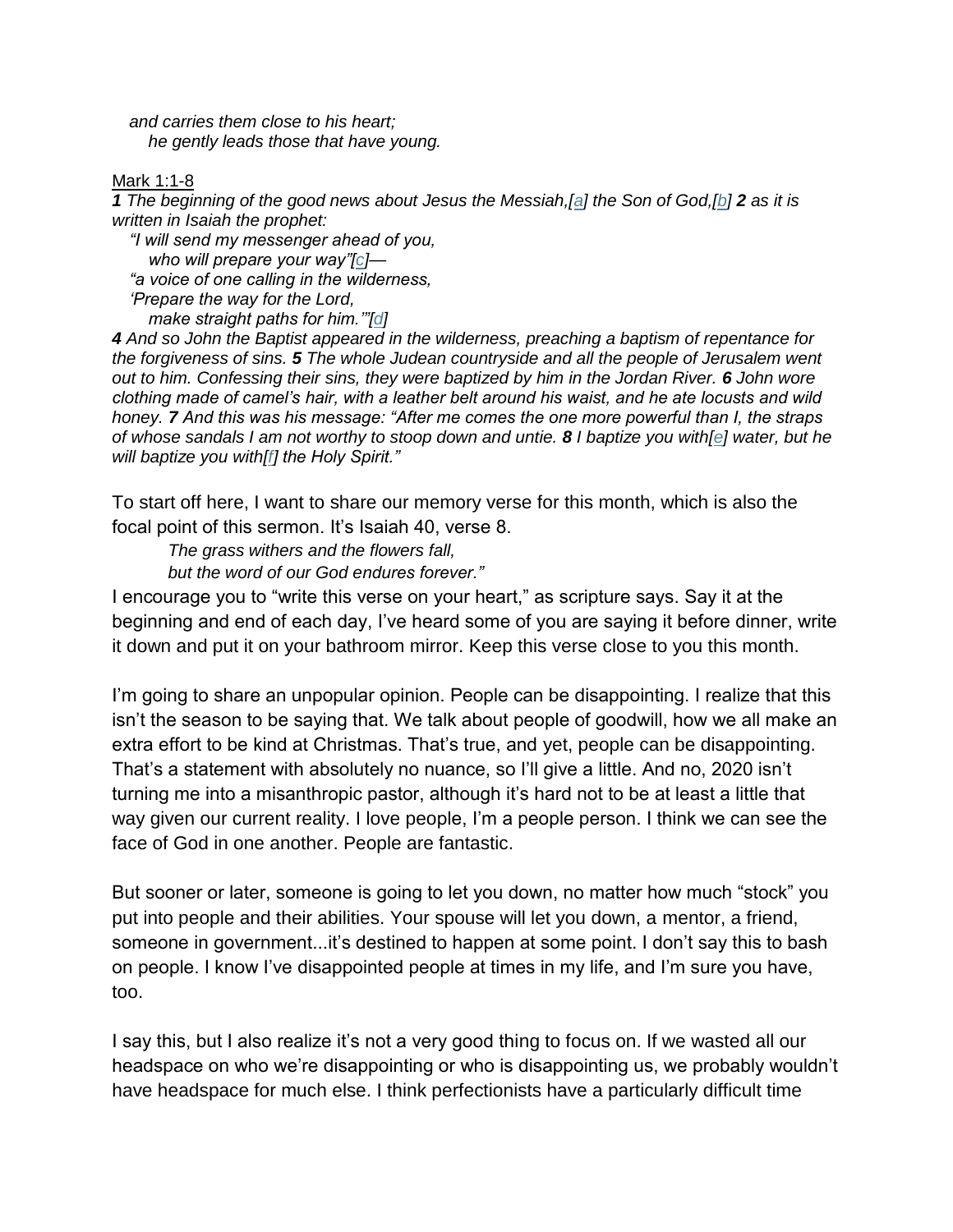with this. If the goal is perfection, soon enough perfection stops being perfect enough. There's always a flaw somewhere. So there's my statement, with a little bit of nuance, people can disappoint.

Typically during Advent we talk about "cleaning house." Lots of Children's Times are focused on how one prepares for a guest and how one cleans up. I always thought that analogy funny, because at my house, we just shove everything in a closet. Somehow the idea of shoving everything in a closet before Jesus gets here doesn't put me in the Advent spirit. And honestly, some of us might be a little too tired to clean at the moment. It's great if you have that energy, but I'm wanting to say there are other parts of Advent we overlook.

There are a lot of passages we could focus on this Sunday. This Sunday's theme is "On the road to repentance." Our gospel passage from the story of John the Baptist points to this. Brian embodied John the Baptist in our monologue for today with just the kind of hat John the Baptist would be wearing if he were alive today and living in Canada. This passage from Isaiah focuses on sundry topics, and, one of those is preparing the way. One could argue that repentance has a lot to do with making preparations. But I want to focus on something a little different.

I want to go back to that people aspect I talked about before. And also bring in Isaiah 40: 6-8.

*All people are like grass, and all their faithfulness is like the flowers of the field. The grass withers and the flowers fall, because the breath of the Lord blows on them. Surely the people are grass. The grass withers and the flowers fall, but the word of our God endures forever."*

We put our trust and faith in a lot of things. We trust our car to get us where we need to go in a safe manner, we trust banks to do what they do, we trust grocery stores to have what we need. But we, beloved children of God, are looking for faith. More importantly, a faith that's faithful to us. Jennifer Knapp says in one of her songs that she's cast her lots, dropped her guard, searched aimlessly for a faith to be faithful. There is no other faith more faithful that promises the Word to endure forever. A faith that will save us.

Thanks to every story in books, movies, and songs, plus our desire to bond with one another, we can get the false impression that people can save us. This is apparent in really subtle and really obvious ways. For instance, some people get into marriages thinking they can fix their spouse, that they can "save" them from whatever personal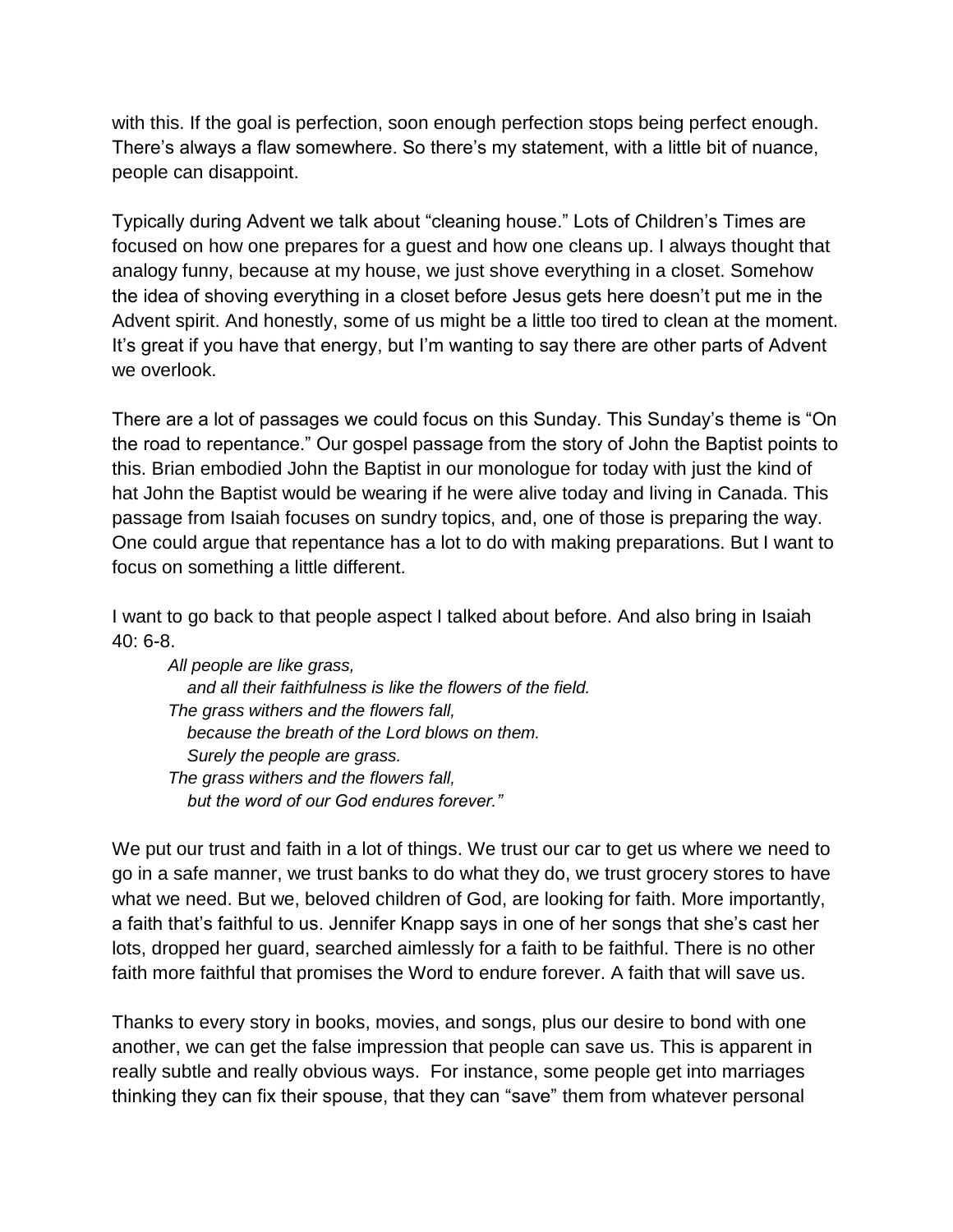demons they have. But that just doesn't work, whether that's learned the hard way or not. And speaking of spouses, you could also get married hoping that all your needs will then be met, your family needs, friendship needs, intimacy needs, your therapist needs, all of that would be covered by a spouse. But as any married or single person can tell you, not so. They can't save you, you can't save them. We can help other people, but we cannot save other people. We are not in the business of salvation. We are in the business of bringing the Good News, just as John the Baptist did, but even he said he is unworthy to untie the sandal of the One who DOES save. That One who saves, that person isn't us. And it's not the other people on this Zoom call, either.

But the words of scripture say that people are like grass. And the nature of grass is, it's organic. It can die. We can die. We will die. We are not meant to be here for very long, as painful as it can be to admit and accept. Again, that's not the Christmas message we want to hear, but part of being on the road to repentance involves us acknowledging our mortality.

Like I said, this can sound a little depressing but what I invite us to think about is how freeing that is. The work of salvation, the work of being ultimately faithful and steadfast, that doesn't fall on us. I don't say that in such a way that we should give up trying to be the people of God, that's not it at all. But how freeing is it to know that salvation, the coming of Christ, God with us...it's not in your hands. You can't do it. You can take a seat.

We all have our people that we are close with. We all have people who embody the love of God to us. The very tempting thing is to think that these people "save" you. Or at least, operate in this fashion, as our saviors. And there's nothing wrong with people offering us love, compassion, loyalty, and grace. But what I'm talking about is something that's a bit more steadfast, say the all encompassing and empowering love of God, fulfilling the needs in your life that only God can fill.

One of my favorite theological books is called Proverbs of Ashes by Rita Nakashima Brock and Rebecca Ann Parker. This book gets into redemptive violence and the search for what saves us, and it's full of soteriological land mines when it comes to redemption and the cross. If your theology is more orthodox you might find yourself hot under the collar while reading this book. The conclusion that these women come to is that it is the presence of God that saves us. God with us saves us.

We could argue that for a while, but I think it's really important that we make a connection to our Advent season with this. If this is true, Immanuel saves us. This baby that we're waiting on, Christ saves us. The very presence of Immanuel saves us. Not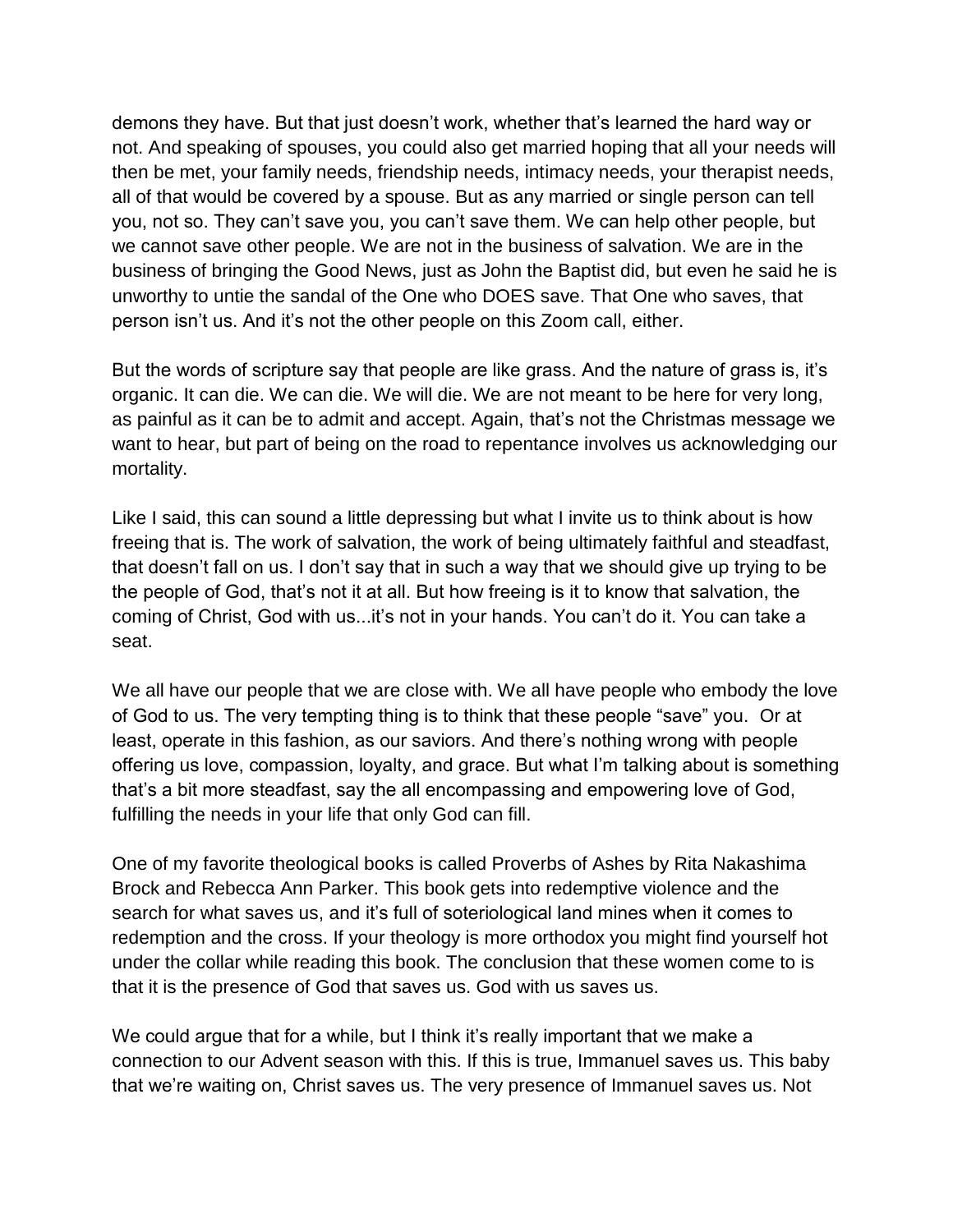our families, or dear ones, or a new government or the latest product, but the very presence of Immanuel. Our salvation is coming this Advent season in the most unexpected of ways.

And this character, John the Baptist. Locust and honey eating, fir wearing John the Baptist. He knew the one coming after him would be our salvation and that the need for reprentace was paramount to make way for a faithful faith. Many of us are familiar with fire and brimstone preachers. We either have heard from them growing up, or on TV, on we see them on street corners in cities. Unfortunately that image is what a lot of people think of when they think of preachers. John the Baptist didn't do much to help this image. He wasn't fire and brimstone necessarily, but he looked a little off his rocker to those around him.

But one thing John does is prepare the way and say that someone greater than him is coming. Which takes us back to repentance. You cannot ask for repentance without an invitation. Let me say that again, and in a different way. You can't repent unless you've taken up an invitation. For John, that was making room for Jesus. And sure, we can talk about that all day, talk about the theology involved, and all these theoretical things one might do to make themselves "ready." See the "cleaning house" reference I gave at the beginning.

But we can't repent without an invitation, and we can't accept the invitation without repenting. The two go hand in hand. For a faith that's faithful, one must repent and then accept the invitation. The invitation to allow Immanuel to have his presence here among us. And about that repenting.. far be it from me to tell you what you need to repent. That's personal, and no one can tell you what that is. I know what I need to repent, and maybe in this season, you do too.

I'm only here to tell you what I see, what I see in myself, what I see around me, and what I would like to change based on the guidance of scripture. I know for myself I need a re-focus of what is faithful, and what is salvific.

I can get in the mindset that the next administration can save us, and it can help, but it cannot save. We think financial security will save us, and it can help, but even that cannot save. We think our family is all we need and of course that is wonderful but your family cannot save you. Decorating early for Christmas cannot save you. Your children cannot save you. Your close friendships, while important, cannot save you. Your spouse, while very good for you, cannot save you.